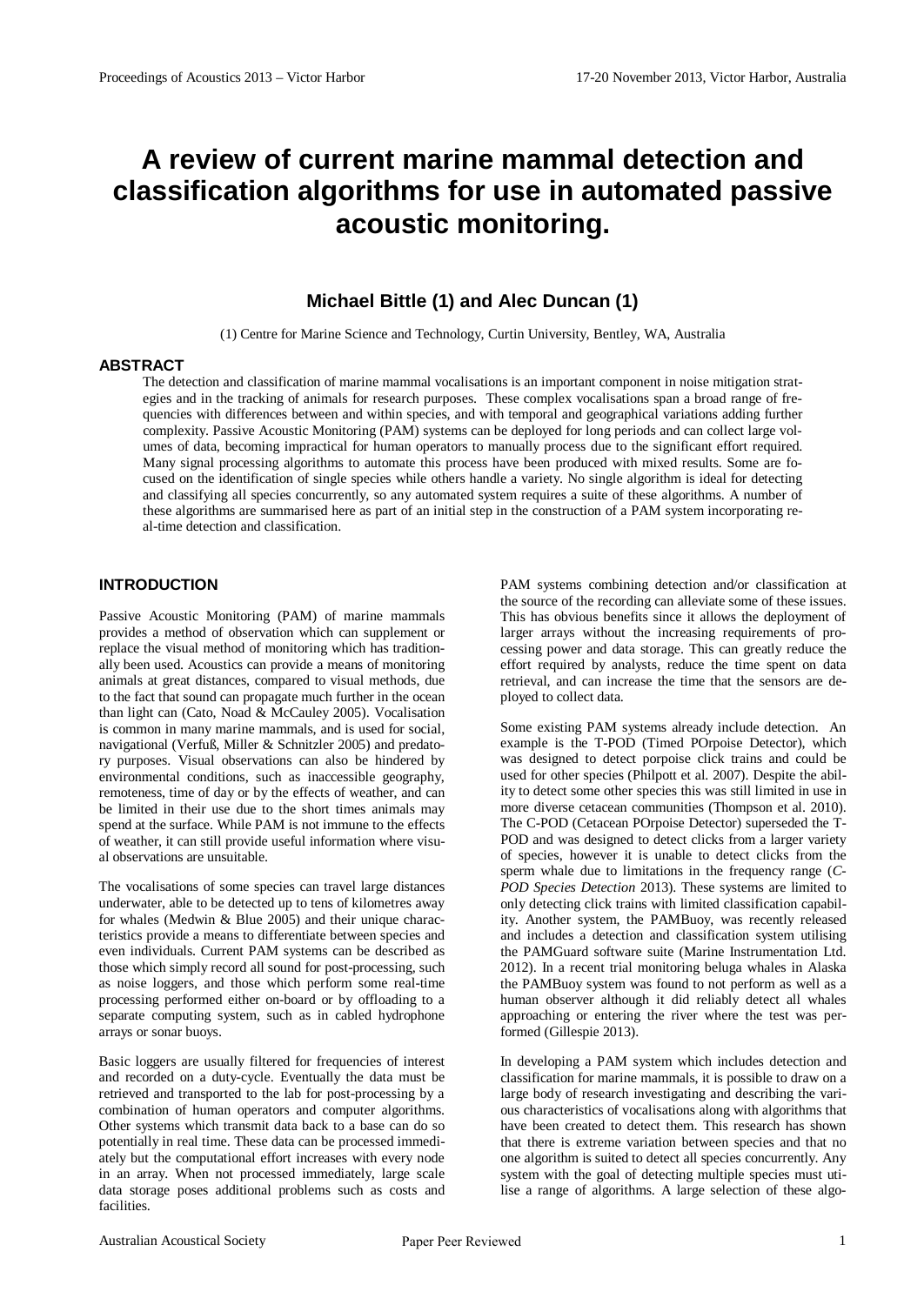rithms were collected and catalogued as part of the preliminary research for the development of such a system.

Comprehensive discussions regarding most of the techniques in these algorithms can be found in [Au & Hastings \(2008\)](#page-5-5) and [Zimmer \(2011\)](#page-7-0). The use of those techniques in the papers cited here, for example spectrogram correlation, types of feature extraction and neural networks shows that these are accepted and tested methods, but there are also some novel techniques discussed here which are areas of new and active research.

Discussion of these algorithms is preceded by a short overview of marine mammal sounds and a discussion of signal flow in PAM systems. The review is roughly structured into four broad categories. The first is feature extraction which describes a major component of all classification algorithms. Feature extraction seeks to define relevant features of a signal which can be extracted for detection and classification. The second discusses energy based approaches, which are arguably just another feature extraction method but in some cases are simpler and all of them focus largely on energy content. The third is a category which processes information from extracted features using statistical analysis methods such as Hidden Markov Models (HMMs) and Gaussian Mixture Models (GMMs) for classification. Finally, the fourth category discusses some more novel ideas such as the use of information entropy and Eigen-clustering and using neural networks for classification. Where the algorithm has been applied to a particular species it is mentioned and many of the algorithms can be adapted to different species.

#### **PAM SIGNAL FLOW**

Referring to [Figure 1,](#page-1-0) signal flow in a PAM system can be described as follows. A hydrophone converts the acoustic energy into electrical energy which enters the system as an analogue signal. Systems which don't perform any detection or classification and which do not digitise the signal will transmit the analogue signal and processing will be done elsewhere.

Some approaches, discussed in the overview of detection and classification methods section, perform detection in the analogue domain. For example some methods use band-pass filters to monitor amplitude levels for threshold exceedences. These detections will be digitised and either transmitted back to base or stored for later retrieval.

Many systems operate in the digital domain. Some will digitally transmit back to base for later processing or store the raw digitised and unprocessed data. Those that perform detection and classification at the source will likely monitor spectral energy in specific frequency bands for detection in the same way as the analogue detection mentioned, i.e. watching for amplitude threshold exceedences in certain bands to indicate a signal of interest might be present.

Referring to [Figure 2](#page-1-1) there are broadly three stages a signal will go through when being examined for the presence of a vocalisation. The first is the initial detection, which as discussed will rely on energy content, monitored through filter banks or a digital method like Fast Fourier Transforms (FFTs). If the system seeks to classify the signal and associate it with a particular species then it will extract some features to perform an analysis. The feature extraction and classification stage is what differentiates the techniques. For some algorithms, the features extracted are simply the amount of energy in certain frequency bands [\(Gillespie &](#page-5-6) 

[Chappell 2002;](#page-5-6) [Ward et al. 2000\)](#page-6-3) where others collect more spectral and temporal features, such as a slope in the frequency over the length of a call [\(Gavrilov et al. 2011;](#page-5-7) [Harland &](#page-5-8)  [Armstrong 2004\)](#page-5-8), the duration of the call and the inter-clickinterval for echolocation clicks [\(Ma et al. 2010\)](#page-5-9).



<span id="page-1-0"></span>**Figure 1.** Overview of signal flow in a PAM system



<span id="page-1-1"></span>**Figure 2.** The stages of detection and classification.

There are also a variety of classification methods in the algorithms discussed here. For example, a number use statistical methods to analyse the extracted features [\(Brown &](#page-5-10)  [Smaragdis 2009;](#page-5-10) [Rickwood & Taylor 2008;](#page-6-4) [Roch et al.](#page-6-5)  [2007\)](#page-6-5), others use neural networks [\(Deecke & Janik 2006;](#page-5-11) [Dugan et al. 2010a,](#page-5-12) [2010b\)](#page-5-13) and some use spectrogram correlation [\(Mellinger & Clark 1997,](#page-6-6) [2000;](#page-6-7) [Mellinger, Stafford &](#page-6-8)  [Fox 2004\)](#page-6-8).

## **OVERVIEW OF MARINE MAMMAL SOUNDS**

The characteristics of marine mammal vocalisations have been well studied and documented over the past 50 years [\(Au & Hastings 2008;](#page-5-5) [Backus & Schevill 1966;](#page-5-14) [Gavrilov et](#page-5-7)  [al. 2011;](#page-5-7) [Payne & McVay 1971;](#page-6-9) [Rankin & Barlow 2005;](#page-6-10) [Schevill 1964;](#page-6-11) [Thompson & Friedl 1982;](#page-6-12) [Watkins & Schevill](#page-6-13)  [1977;](#page-6-13) [Weilgart & Whitehead 1997;](#page-6-14) [Weilgart & Whitehead](#page-6-15)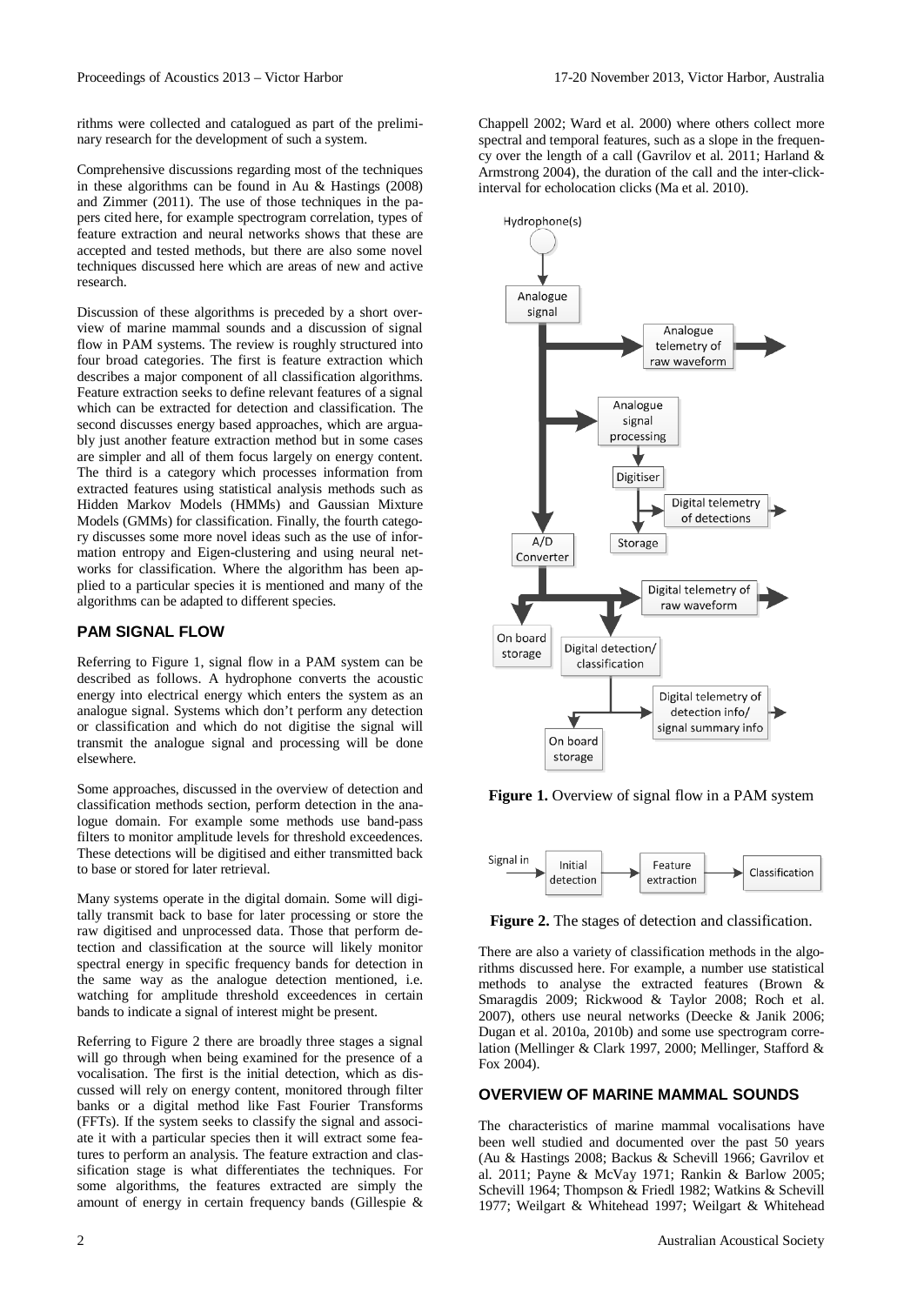[1988\)](#page-6-15). The vocalisations can be broken down broadly into two categories, social sounds and echolocation sounds [\(Au &](#page-5-5)  [Hastings 2008\)](#page-5-5). The sounds have many names, for example, moans, grunts, buzzes, clicks, pulses etc. but it is reasonable to say that the sounds are mostly "species-specific" and for the purposes of classification of species should be considered separately [\(Zimmer 2011\)](#page-7-0), although this can be a risky assumption as some species calls sound very similar to other species, such as the humpback call [\(Baumgartner &](#page-5-15)  [Mussoline 2011\)](#page-5-15). Acoustically, the sounds can be categorised as periodic or a-periodic and are a mixture of frequency and amplitude modulated signals [\(Zimmer 2011\)](#page-7-0).

The sounds made by geographically isolated groups of individuals within the same species are known to vary [\(Weilgart](#page-6-14)  [& Whitehead 1997\)](#page-6-14), though there is evidence of horizontal cultural transmission of songs over a vast geographic region [\(Garland et al. 2011\)](#page-5-16). There is also evidence of some whales experiencing a subtle lowering of frequency over a number of years [\(Gavrilov et al. 2011\)](#page-5-7). The humpback whale song is thought to only be produced by males travelling mostly in isolation, but whales within a population sing the same basic song, although it may undergo slight changes throughout the breeding season [\(Au & Hastings 2008\)](#page-5-5).

There are many resources available to researchers studying and seeking to detect and classify the vocalisations, including annotated datasets [\(Mellinger 2010;](#page-6-16) [Mellinger & Clark 2006\)](#page-6-17) and a compiled repertoire specifically for automatic detection and classification [\(Erbe 2004\)](#page-5-17). A frequency band of 7 Hz to 180 kHz is thought to contain all frequencies within the range of marine mammal vocalisations and hearing [\(Barker &](#page-5-18)  [Lepper 2012\)](#page-5-18).

# **OVERVIEW OF DETECTION AND CLASSIFICATION METHODS**

#### **Detection and Feature Extraction**

The majority of detection and classification algorithms use a method of feature or attribute extraction. These algorithms do not all extract the same features but they seek to generate a profile of the signal of interest and compare it with some known parameters. Most detection components focus on watching a range of frequency bands where the signals of interest reside and record a detection when a number of thresholds are exceeded.

Earlier classification algorithms simply used this detection technique, looking for increased energy levels in certain frequency bands tailored to the species of interest. [Ward et al.](#page-6-3)  [\(2000\)](#page-6-3) detected sperm whales using an energy detector on 6 narrowband frequencies below 12 kHz. Wavelets were also used with a moving average in a way that was equivalent to a series of filter banks. Similarly [Gillespie & Chappell \(2002\)](#page-5-6) applied band-pass filter banks to split signals into three bands, using the relative amplitude of the signals in these bands and the shape of the pulse for the detection of harbour porpoises. The simplicity of these approaches makes them susceptible to false positives and less robust in noisy environments, but they are well suited to narrowband signals like porpoise clicks and some clicks from other species.

[Harland & Armstrong \(2004\)](#page-5-8) split incoming acoustic signals into five processing channels for five groups of calls from odontocetes (toothed whales) and mysticetes (baleen whales). For pulses, an FFT was applied and a static amplitude threshold was used for detection, which was confirmed with a test of the spectral slope. For tonal signals however, a combina-

tion of minimum and maximum frequency, start and stop frequency, bandwidth, duration and other parameters was collected after generating a spectrogram and searching for connected components. [Johansson & White \(2004\)](#page-5-19) used a different approach, applying an adaptive notch filter with a dynamic detection threshold for tonal signals from right whales which worked well with simultaneous sounds in low signal-to-noise ratios.

The generalised perceptual linear prediction (gPLP) model was introduced to animal sound analysis by [Clemins &](#page-5-20)  [Johnson \(2006\)](#page-5-20); [Clemins et al. \(2006\)](#page-5-21), adapting a speech processing model. It generated features in the discrete cepstral domain and incorporated experimentally acquired perceptual information to tailor the feature extraction to the species of interest. The use of Mel-Frequency Cepstral Coefficients (MFCCs) and Greenwood Function Cepstral Coefficients (GFCCs) were also discussed, which are both traditionally used to extract features from human speech. It was not applied to marine mammals in this study but the research was used by [Roch et al. \(2007\)](#page-6-5) who used it to classify odontocetes.

[Oswald, Barlow & Norris \(2003\)](#page-6-18); [Oswald et al. \(2007\)](#page-6-19) extracted features and applied discriminant function analysis, and non-parametric classification using regression tree analysis to classify whistles (from spinner, striped, pantropical spotted, long-beaked common, short-beaked common, roughtoothed and bottle nosed dolphins, as well as short-finned pilot and killer whales) with mixed accuracy. In [Oswald,](#page-6-18)  [Barlow & Norris \(2003\)](#page-6-18), which only used discriminant function analysis, correct classification within species was significantly greater than expected by chance alone and ranged from 29.9% for striped dolphins to 91.2% for false killer whales. In [Oswald et al. \(2007\)](#page-6-19) this increased to 34.2% for striped dolphins and decreased to 70% for false killer whales when regression tree analysis was added. This method of detection and classification was incorporated into the PAMGUARD software suite in 2011 [\(Oswald et al. 2011\)](#page-6-20).

Linear discriminant analysis has been applied to the supervised classification of beaked whale clicks by [Parnum et al.](#page-6-21)  [\(2011\)](#page-6-21), who used supervised classification to achieve a false alarm rate of 5% and a misdetection rate of 2%. [Baumgartner](#page-5-15)  [& Mussoline \(2011\)](#page-5-15) used attribute extraction which focused on pitch-tracking and was combined with a quadratic discriminant function analysis to detect and classify sei whale and North Atlantic right whale calls. Their system was judged to be similar to that of a human analyst.

[Gavrilov et al. \(2011\)](#page-5-7) used a signal recognition algorithm that searched for transient signals in sea noise which had known time-frequency features, similar to a documented call of the pygmy blue whale. The features that were used were the signal duration, the frequency band and the slope of frequency change with time. This same algorithm was again used by [Gavrilov et al. \(2012\)](#page-5-22) to detect common song themes and was reported to have a misdetection and false detection rate of less than 5%.

Extraction of a mixture of temporal and spectral features was used by [Zaugg et al. \(2010\)](#page-7-1) in the detection of sperm whale clicks, as part of a larger system including impulse detection to detect impulsive shipping noise. The system used band pass filters at 1-5 kHz and 5-20 kHz, established a dynamic threshold and detected impulses. The extracted features were fed into a feed forward neural network for classification. Their model was able to reliably automatically detect and classify sperm whale clicks and differentiate them from im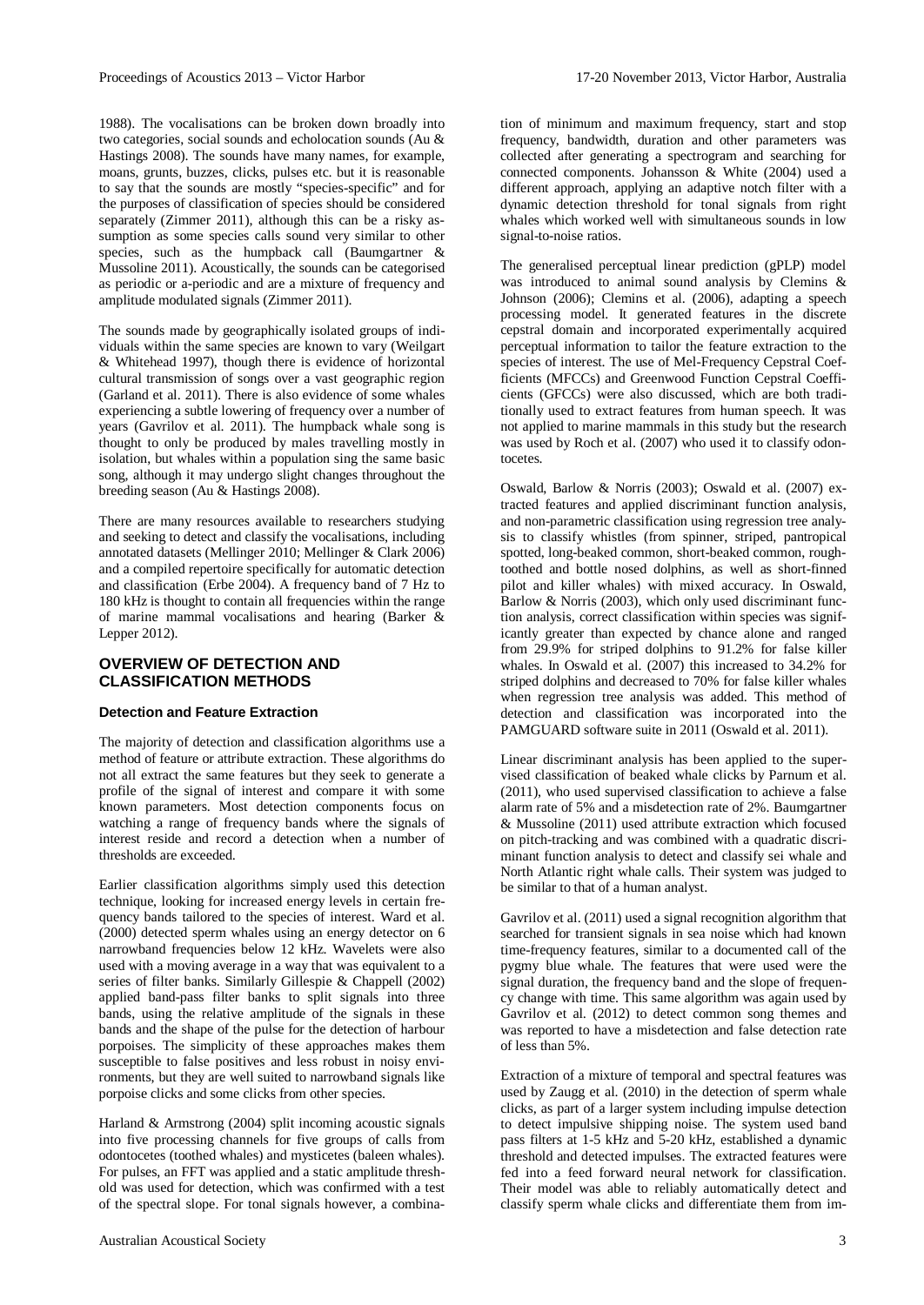pulses due to ship noise. This method was combined with a short tonal detector and more band pass filters between 0 and 500 Hz and a high pass filter of 20 kHz in [André et al.](#page-5-23)  [\(2011\)](#page-5-23). This also used spectral and temporal features to detect whistle-like sounds from dolphins and tonal calls from baleen whale species, and is likely able to be adapted to a variety of species. It was found to be a highly efficient ultrasonic click detector which reduced the computational load on the classifier stage.

[Binder & Hines \(2012\)](#page-5-24) applied aural classification techniques, utilising a simple auditory model which used a 100 channel filter bank with gains scaled to represent the propagation of sound through the outer and middle ear. From the output of the filter bank, 46 time-frequency features and 12 purely spectral features were extracted. Discriminant analysis and principal component analysis were applied, with the goal of dimensionality reduction. The conclusion was that the aural classifier was a useful tool for classifying cetacean vocalisations, with discriminant analysis the preferred tool. It was tested successfully with five cetacean species (bowhead, humpback, North Atlantic right, minke and sperm whales) and likely could be adapted to a larger range.

[Ou, Au & Oswald \(2012\)](#page-6-22) produced an automatic detector of minke whale 'boing' sounds which searches for frequency features but avoids calculating the continuous spectrogram to reduce computational time. These features are the peak frequency range, the separation between centre and side frequency bands and the duration of the sound. The technique worked well in low signal to noise ratio environments and can be adapted to any species of interest.

[Zaugg et al. \(2012\)](#page-6-23) describe an algorithm which uses a 'peakiness' metric; a way to quantify the prominence of spectral peaks. The peakiness metric can be a measure of average energy via the median, the arithmetic mean or an entropy metric, which is a slightly altered measure of Shannon entropy (discussed in Information Entropy, Neural Networks, the Hilbert-Huang Transform and Eigen-Clustering). It was well suited to tonal sounds but not for echolocation clicks, and was judged particularly suitable for real-time operation.

[Mellinger et al. \(2011\)](#page-6-24) used a spectral peak tracking technique which used frequency contour analysis to detect Risso's dolphin whistles and minke whale boing sounds, despite the presence of interfering humpback whale songs. This technique can be adapted to a wide range of sounds and species. It also potentially has applications in the identification of individuals due to the way it tracks frequency over time.

#### **Energy Based Algorithms**

Some detection and classification algorithms focus on energy content alone but are more advanced than the early feature detection algorithms by [Ward et al. \(2000\)](#page-6-3) and [Gillespie &](#page-5-6)  [Chappell](#page-5-6) (2002) which also focused on spectral energy content. These energy based algorithms can be susceptible to low signal to noise ratios though, as some dynamic thresholds are based on noise levels. A method of dealing with a noisy environment is the matched filter, which is optimal when the signal is known. It was applied to bowhead whales and compared with spectrogram correlation, a traditional energy based method of analysis by [Mellinger & Clark \(1997\)](#page-6-6). It is best suited for environments where the noise has a flat spectrum or close to.

Spectrogram correlation involves a kernel which is constructed and cross-correlated with a spectrogram of a recording, and can work fairly well in low noise environments. This produces a recognition function representing whether the sound of interest was recorded at a certain time [\(Mellinger &](#page-6-6)  [Clark 1997,](#page-6-6) [2000;](#page-6-7) [Mellinger, Stafford & Fox 2004\)](#page-6-8). [Mellinger & Clark \(2000\)](#page-6-7) found it to be quite successful for detecting bowhead whale calls with an error of only 0.9%. It was recommended for detecting a call type when relatively few instances of the call type are known.

Another simple method of feature extraction is concerned only with frequency analysis and energy content. [Morrissey](#page-6-25)  [et al. \(2006\)](#page-6-25) employed a click detector that purely used frequency domain energy with a time varying threshold that is associated with the noise level to detect sperm whale clicks. A 512 point FFT was calculated and a binary frequency map was generated. When the number of bins in the map that registered a threshold exceedence passed another threshold of approximately 10 bins, a click was detected. It was successfully used as part of a tracking system in real time.

Methods for detecting porpoise clicks using a band-limited energy sum technique were outlined b[y Gillespie & Chappell](#page-5-6)  [\(2002\)](#page-5-6) who demonstrated a sensor that performed real-time detection[. Klinck & Mellinger \(2011\)](#page-5-25) improved on the bandlimited energy sum technique by developing the Energy Ratio Mapping Algorithm (ERMA) which was tested by detecting Blainville's beaked whale clicks while rejecting the echolocation clicks of Risso's dolphins and pilot whales. The technique is suited for applications in low-power computing environments but suffered enough false positives that they recommended it to be the first step of a two-step detector.

[Kandia & Stylianou \(2006\)](#page-5-26) introduced the use of the Teager-Kaiser energy operator to detect sperm whale creaks as well as regular clicks. This was compared with a rainbow click detector which uses two steps. The first stage passes a rectified input through a first order low-pass filter, then filters the signals that register as clicks with a user-defined band pass filter. If a click has energy higher than some threshold it is registered as a click. It was also used by [\(Ma et al. 2010\)](#page-5-9) for localisation of marine mammal clicks from an unspecified species. The Teager-Kaiser energy operator is fast and efficient, only requiring 3 samples to calculate, making it near instantaneous and ideal for real-time systems.

#### **HMMs, GMMs and Other Statistical Methods**

Hidden Markov Models (HMMs) and Gaussian Mixture Models (GMMs) are statistical models which have also been applied to marine mammal acoustic detection and classification algorithms. These models often use cepstral features or the MFCCs. MFCCs are a representation of the power spectrum over a short term and are often used in conjunction with HMMs and or GMMs. The Mel-frequency cepstrum differs from the regular cepstrum in the spacing of its frequency bands.

The first use of GMMs for classification of marine mammal call types was [Roch et al. \(2007\)](#page-6-5) who extracted cepstral feature vectors from call data to train GMMs of varying orders for a selection of species (short-beaked, long-beaked common, Pacific white-sided and bottlenose dolphins). The classifier predicted the species of groups with 67%-75% accuracy. This technique is well suited to detecting clicks and was used again i[n Roch et al. \(2008\)](#page-6-26) with positive results.

[Rickwood & Taylor \(2008\)](#page-6-4) demonstrated an energy based technique which involved the extraction of feature vectors using Hidden Markov Modelling (HMM) and used an infor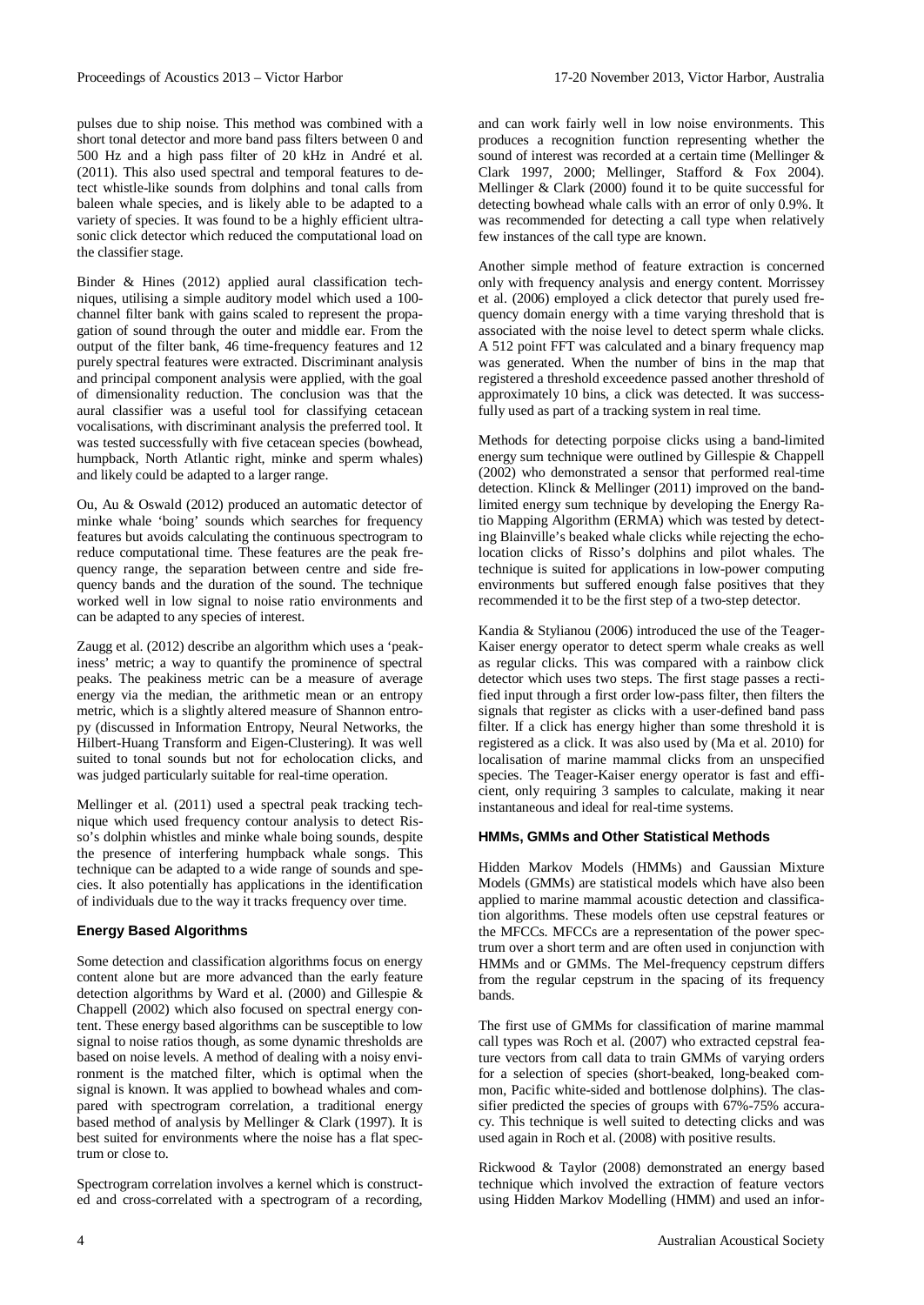mation-theoretic approach with Minimum Message Length (MML) encoding. This allowed automatic detection and unsupervised classification of humpback whales which can be adapted to other marine mammals. It also successfully clustered similar song units together when there were significant variations in levels and interference, but was judged to require further work incorporating feedback from human operators.

[Brown & Smaragdis \(2009\)](#page-5-10) applied both HMMs and GMMs to classify marine mammal call types and concluded that they were both highly successful for automatic classification of killer whale call types, but gave special mention regarding the performance of HMMs. This technique was analysed again, on killer whales, in [Brown, Smaragdis & Nousek-](#page-5-27)[McGregor \(2010\)](#page-5-27) which came to similarly positive conclusions.

The performances of GMMs and other detection methods, including the ERMA were analysed by [Yack et al. \(2010\)](#page-6-27) who compared a total of six beaked whale detection algorithms. It was found that all had detection rates above 60%. The conclusion, however, was that the choice of algorithm is ultimately dependant on the application (i.e. real-time or post-processing) and they suggested a qualitative and quantitative analysis should be conducted before choosing an algorithm. It also showed that the GMM had the best correct detection rate for beaked whales. Work on GMMs continues, with [Roch et al. \(2011\)](#page-6-28), representing echolocation clicks of six species (bottlenose, short-beaked, long-beaked common, Pacific white-sided and Risso's dolphins as well as Cuvier's beaked whales) as cepstral feature vectors that are classified by GMMs. This technique was suggested as the second stage to complement the method of [Klinck & Mellinger \(2011\)](#page-5-25).

[Pace, White & Adam \(2012\)](#page-6-29) used HMMs and MFCCs to classify humpback whale calls, based on the concepts of subunits as building blocks. It was found that the HMM classification method potentially had a high level of performance with only a modest requirement in computational load and storage. [Samaran et al. \(2012\)](#page-6-30) also used HMMs and MFCCs with success and suggest that in the future it should be possible to assign acoustic signatures to specific humpback whale individuals.

Using a statistical approach, [Gervaise et al. \(2010\)](#page-5-28) applied kurtosis estimation to create a general click detection algorithm. The algorithm works on "the assumption that click trains are embedded in stochastic but Gaussian noise" and kurtosis can be applied as a "statistical test for detection". Their algorithm adapted to a varying click centre frequency. After testing on datasets containing Cuvier's beaked whale and beluga whale calls, they concluded that their method appeared to be promising for detecting click trains and isolating individual clicks, either alone or combined with additional click detectors. It also performed well with a weak signal to noise ratio, where energy detectors are less appropriate.

Taking a different approach and applying a statistical decision theory to the binary hypothesis of 'presence' or 'ab-sence' of a call[, Urazghildiiev & Clark \(2006\)](#page-6-31) applied a Generalised Likelihood Ratio Test (GLRT) detector to the calls of North Atlantic right whales. This was done by separating the data into chunks of 8-16s and calculating the FFT, the power spectral density and then applying a median filter. Then the inverse FFT of the product of the normalised data spectrum and the frequency response of the median filter is taken. This was compared for several 8-16s samples to generate the GLRT statistic, but GLRT showed poor performance when the transient noise rate was high. However, GLRT was improved on in [Urazghildiiev & Clark \(2007\)](#page-6-32) and [Urazghildiiev et al. \(2009\)](#page-6-33) by using a multistage decisionmaking process involving spectrogram and feature vector testing algorithms. It was made more resistant to transient noise and less computationally demanding.

#### **Information Entropy, Neural Networks, the Hilbert-Huang Transform and Eigen-Clustering**

The use of information entropy in the detection of marine mammal vocalisations is relatively new, beginning with [Erbe](#page-5-29)  [& King \(2008\)](#page-5-29). A detection method using information (or Shannon) entropy was demonstrated which detected calls from a variety of marine mammals and performed considerably faster than real time. [Bougher et al. \(2012\)](#page-5-30) used the same information entropy approach as part of their improved bandlimited processing approach to detect minke whale boings. This type of detector is ideal for tonal signals or signals where the energy content is contained in a limited number of frequency bands so it is suitable for a range of call types from a range of species.

Artificial neural networks were employed by [Dugan et al.](#page-5-12)  [\(2010a,](#page-5-12) [\(2010b\)](#page-5-13) as a component of the North Atlantic right whale CRITIC system. The CRITIC system uses several recognition methods running in parallel. These methods are the artificial neural network, a linear discriminant analysis component and a classification regression tree. In testing, it was found that although a comparison feature vector testing approach had a very low rate of false positives, the combination system had higher assignment rates.

Earlier work on artificial neural networks was done by [Deecke & Janik \(2006\)](#page-5-11). They demonstrated the use of an adaptive resonance theory neural network to identify and automatically categorise bottlenose dolphin and killer whale bioacoustic signals which can also be adapted to other species. [Bougher et al. \(2012\)](#page-5-30) used their band-limited processing technique to accomplish the same task on the same dataset with positive results.

There has also been studies done on the use of the Hilbert-Huang Transform (HHT) on the analysis of vocalisations by sperm and killer whales [\(Adam 2006a;](#page-5-31) [Adam 2006b\)](#page-5-32). It was found that the HHT was a viable alternative to the wavelet transform and in the case of the sperm whales it was found that only the first six modes were sufficient for regular click decomposition. It is well suited to transient, impulsive signals such as clicks. However, there does not appear to have been any more recent work on this particular analysis technique applied to marine mammal vocalisations.

Finally, there has been some interesting work done by [Tao](#page-6-34)  [\(2009\)](#page-6-34) on a new technique called Eigen-clustering which may have some use in bioacoustics recognition. There does not appear to have been any study on the application of this method to marine mammal vocalisations and it appears to be an area of potential investigation.

#### **CONCLUSION**

There are a large variety of detection and classification algorithms to select from. They differ in many ways, such as performance, computational requirements, ability to cope with noise, ability to deal with multiple species and ability to be performed in real-time. This list represents the majority of techniques and sources that exist today.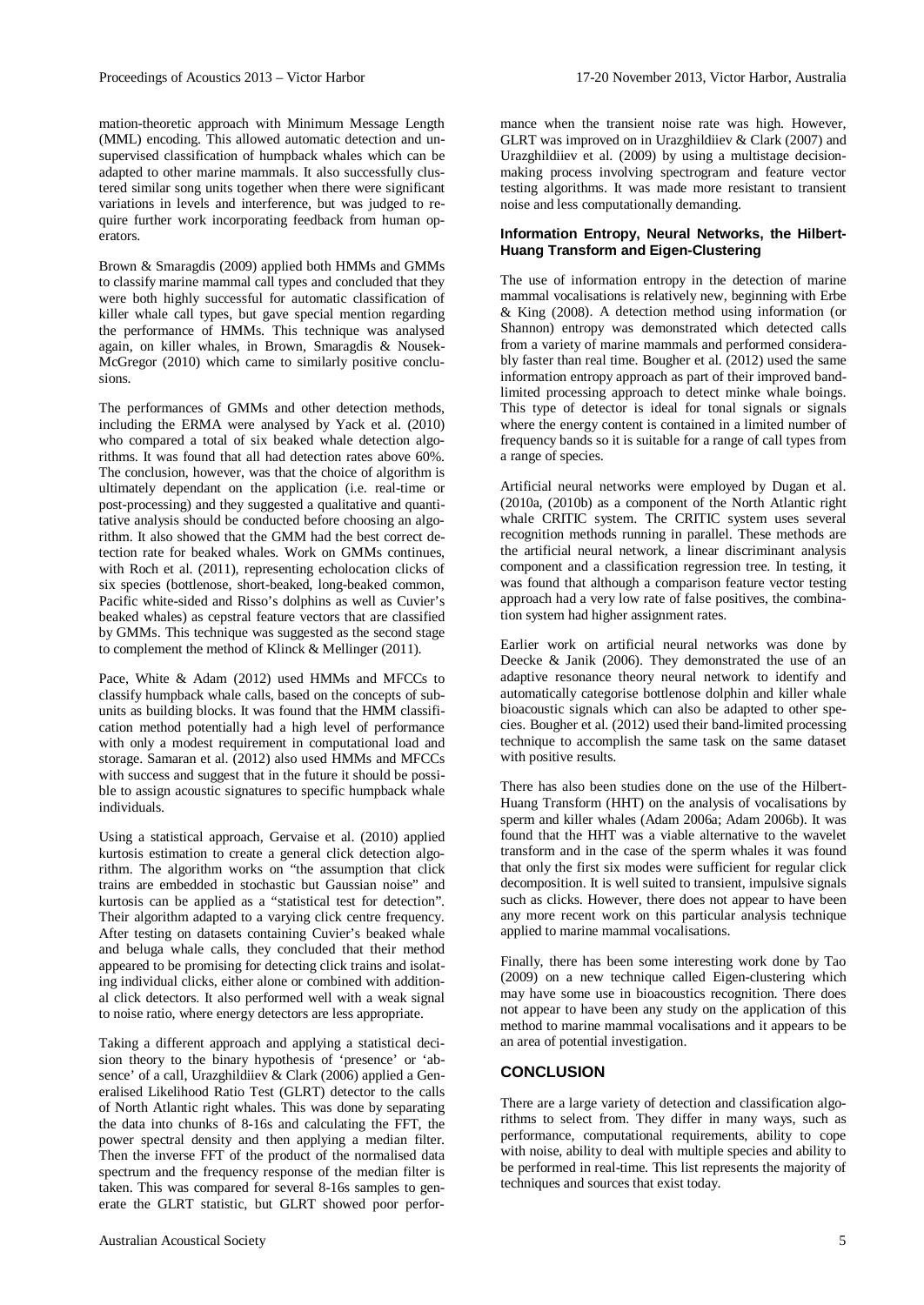Clearly the selection process in creating a robust smart, realtime PAM system with automatic detection and classification involves rigorous evaluation, and a broad knowledge of the many techniques that exist. The author's next task is to perform such an evaluation, focusing on the techniques which are most appropriate for application on low-power embedded computer systems.

# **REFERENCES**

- <span id="page-5-31"></span>Adam, O. 2006a, 'Advantages of the Hilbert Huang transform for marine mammals signals analysis', *The Journal of the Acoustical Society of America*, vol. 120, p. 2965.
- <span id="page-5-32"></span>Adam, O. 2006b, The use of the Hilbert-Huang transform to analyze transient signals emitted by sperm whales', *Applied Acoustics*, vol. 67, no. 11, pp. 1134-43.
- <span id="page-5-23"></span>André, M., Van Der Schaar, M., Zaugg, S., Houégnigan, L., Sánchez, A. & Castell, J. 2011, 'Listening to the Deep: Live monitoring of ocean noise and cetacean acoustic signals', *Marine pollution bulletin*, vol. 63, no. 1, pp. 18- 26.
- <span id="page-5-5"></span>Au, W.W.L. & Hastings, M.C. 2008, *Principles of marine bioacoustics*, Springer.
- <span id="page-5-14"></span>Backus, R. & Schevill, W. 1966, 'Physeter clicks', *Whales, dolphins, and porpoises*, pp. 510-27.
- <span id="page-5-18"></span>Barker, P. & Lepper, P. 2012, 'Development of a versatile platform for long-term underwater acoustic monitoring', *11th European Conference on Underwater Acoustics*, Edinburgh, UK, pp. 627-33.
- <span id="page-5-15"></span>Baumgartner, M.F. & Mussoline, S.E. 2011, 'A generalized baleen whale call detection and classification system', *The Journal of the Acoustical Society of America*, vol. 129, p. 2889.
- <span id="page-5-24"></span>Binder, C.M. & Hines, P.C. 2012, 'Applying automatic aural classification to cetacean vocalizations', *11th European Conference on Underwater Acoustics*, Edinburgh, UK, pp. 323-30.
- <span id="page-5-30"></span>Bougher, B.B., Hood, J.D., Theriault, J.A. & Moors, H. 2012, 'Generalized marine mammal detection based on improved band-limited processing', *11th European Conference on Underwater Acoustics*, Edinburgh, UK, pp. 835-42.
- <span id="page-5-10"></span>Brown, J.C. & Smaragdis, P. 2009, 'Hidden Markov and Gaussian mixture models for automatic call classification'.
- <span id="page-5-27"></span>Brown, J.C., Smaragdis, P. & Nousek-McGregor, A. 2010, 'Automatic identification of individual killer whales', *The Journal of the Acoustical Society of America*, vol. 128, no. 3, pp. EL93-EL8.
- <span id="page-5-2"></span>*C-POD Species Detection* 2013, viewed 24th August 2013, [<http://www.chelonia.co.uk/species\\_detection.htm>.](http://www.chelonia.co.uk/species_detection.htm%3e)
- <span id="page-5-0"></span>Cato, D.H., Noad, M.J. & McCauley, R.D. 2005, 'Passive acoustics as a key to the study of marine animals', *Sounds in the Sea*, Cambridge University Press, NY, USA, pp. 411-29.
- <span id="page-5-20"></span>Clemins, P.J. & Johnson, M.T. 2006, 'Generalized perceptual linear prediction features for animal vocalization analysis', *The Journal of the Acoustical Society of America*, vol. 120, p. 527.
- <span id="page-5-21"></span>Clemins, P.J., Trawicki, M.B., Adi, K., Tao, J. & Johnson, M.T. 2006, 'Generalized perceptual features for vocalization analysis across multiple species', vol. 1, IEEE, pp. I-I.
- <span id="page-5-11"></span>Deecke, V.B. & Janik, V.M. 2006, 'Automated categorization of bioacoustic signals: Avoiding perceptual pitfalls', *The Journal of the Acoustical Society of America*, vol. 119, no. 1, pp. 645-53.
- <span id="page-5-12"></span>Dugan, P.J., Rice, A.N., Urazghildiiev, I.R. & Clark, C.W. 2010a, 'North Atlantic right whale acoustic signal processing: Part I. Comparison of machine learning recognition algorithms', *Applications and Technology Conference (LISAT), 2010 Long Island Systems*, IEEE, pp. 1-6.
- <span id="page-5-13"></span>Dugan, P.J., Rice, A.N., Urazghildiiev, I.R. & Clark, C.W. 2010b, 'North Atlantic right whale acoustic signal processing: Part II. Improved decision architecture for auto-detection using multi-classifier combination methodology', *Applications and Technology Conference (LISAT), 2010 Long Island Systems*, IEEE, pp. 1-6.
- <span id="page-5-17"></span>Erbe, C. 2004, *The Acoustic Repertoire of Odontecetes as a Basis for Developing Automatic Detectors and Classifiers*, DTIC Document.
- <span id="page-5-29"></span>Erbe, C. & King, A.R. 2008, 'Automatic detection of marine mammals using information entropy', *The Journal of the Acoustical Society of America*, vol. 124, no. 5, pp. 2833- 40.
- <span id="page-5-16"></span>Garland, E.C., Goldizen, A.W., Rekdahl, M.L., Constantine, R., Garrigue, C., Hauser, N.D., Poole, M.M., Robbins, J. & Noad, M.J. 2011, 'Dynamic horizontal cultural transmission of humpback whale song at the ocean basin scale', *Current biology*, vol. 21, no. 8, pp. 687-91.
- <span id="page-5-22"></span>Gavrilov, A.N., McCauley, R.D., Pattiaratchi, C. & Bondarenko, O. 2012, 'The use of passive acoustics to observe the presence and movement of pygmy blue whales (Balaenoptera musculus brevicauda) in the Perth canyon, WA', *11th European Conference on Underwater Acoustics*, Edinburgh, UK, pp. 1802-9.
- <span id="page-5-7"></span>Gavrilov, A.N., McCauley, R.D., Salgado-Kent, C., Tripovich, J. & Burton, C. 2011, 'Vocal characteristics of pygmy blue whales and their change over time', *The Journal of the Acoustical Society of America*, vol. 130, no. 6, pp. 3651-60.
- <span id="page-5-28"></span>Gervaise, C., Barazzutti, A., Busson, S., Simard, Y. & Roy, N. 2010, 'Automatic detection of bioacoustics impulses based on kurtosis under weak signal to noise ratio', *Applied Acoustics*, vol. 71, no. 11, pp. 1020-6.
- <span id="page-5-4"></span>Gillespie, D. 2013, *Real-time monitoring for beluga whales (Delphinapterus leucas) in the Eagle River, Alaska using a PAMBuoy® detection system*, SMRU, LLC and Marine Instruments Ltd.
- <span id="page-5-6"></span>Gillespie, D. & Chappell, O. 2002, 'An automatic system for detecting and classifying the vocalisations of harbour porpoises', *Bioacoustics*, vol. 13, no. 1, pp. 37-61.
- <span id="page-5-8"></span>Harland, E. & Armstrong, M. 2004, The real-time detection of the calls of cetacean species', *Canadian Acoustics*, vol. 32, no. 2, pp. 76-82.
- <span id="page-5-19"></span>Johansson, A. & White, P. 2004, 'Detection and characterization of marine mammal calls by parametric modelling', *Canadian Acoustics*, vol. 32, no. 2, pp. 83-92.
- <span id="page-5-26"></span>Kandia, V. & Stylianou, Y. 2006, 'Detection of sperm whale clicks based on the Teager–Kaiser energy operator', *Applied Acoustics*, vol. 67, no. 11, pp. 1144-63.
- <span id="page-5-25"></span>Klinck, H. & Mellinger, D.K. 2011, The energy ratio mapping algorithm: A tool to improve the energy-based detection of odontocete echolocation clicks', *The Journal of the Acoustical Society of America*, vol. 129, p. 1807.
- <span id="page-5-9"></span>Ma, T., Collison, N., Theriault, J., Hood, J., Pecknold, S. & Bougher, B. 2010, 'Detection of Precise Time Events for Marine Mammal Clicks', *Canadian Acoustics*, vol. 38, no. 3, pp. 30-1.
- <span id="page-5-3"></span>Marine Instrumentation Ltd. 2012, *PAMBuoy*, viewed 9th November 2012, [<http://www.pambuoy.co.uk/>.](http://www.pambuoy.co.uk/%3e)
- <span id="page-5-1"></span>Medwin, H. & Blue, J.E. 2005, 'Sounds in the sea: From ocean acoustics to acoustical oceanography'Cambridge University Press.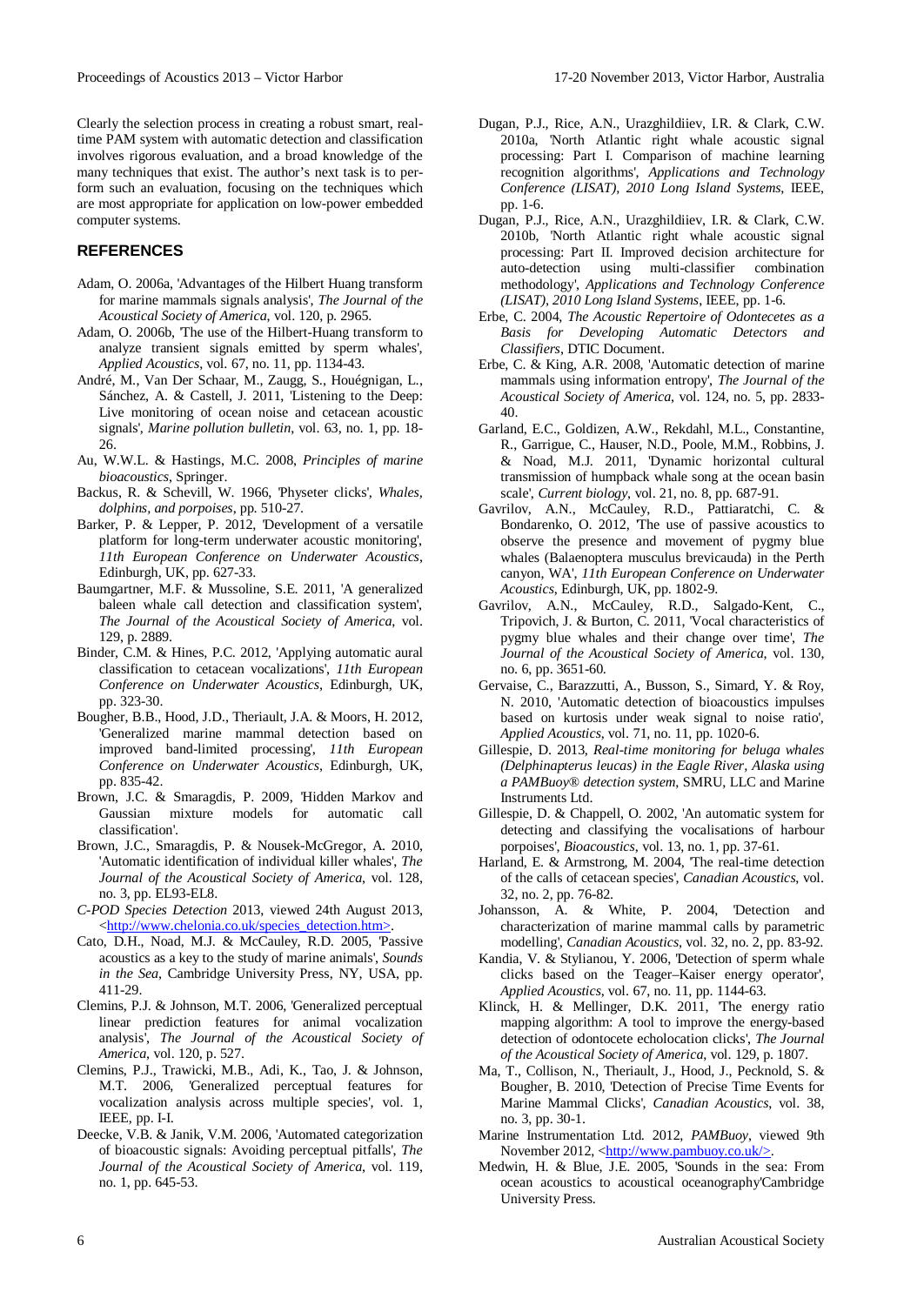- <span id="page-6-16"></span>Mellinger, D.K. 2010, *Datasets of odontocete sounds annotated for developing automatic detection methods*, DTIC Document.
- <span id="page-6-6"></span>Mellinger, D.K. & Clark, C.W. 1997, 'Methods for automatic detection of mysticete sounds', *Marine & Freshwater Behaviour & Phy*, vol. 29, no. 1-4, pp. 163-81.
- <span id="page-6-7"></span>Mellinger, D.K. & Clark, C.W. 2000, 'Recognizing transient low-frequency whale sounds by spectrogram correlation', *The Journal of the Acoustical Society of America*, vol. 107, p. 3518.
- <span id="page-6-17"></span>Mellinger, D.K. & Clark, C.W. 2006, 'MobySound: A reference archive for studying automatic recognition of marine mammal sounds', *Applied Acoustics*, vol. 67, no. 11, pp. 1226-42.
- <span id="page-6-24"></span>Mellinger, D.K., Martin, S.W., Morrissey, R.P., Thomas, L. & Yosco, J.J. 2011, 'A method for detecting whistles, moans, and other frequency contour sounds', *The Journal of the Acoustical Society of America*, vol. 129, p. 4055.
- <span id="page-6-8"></span>Mellinger, D.K., Stafford, K.M. & Fox, C.G. 2004, 'Seasonal occurrence of sperm whale (Physeter macrocephalus) sounds in the Gulf of Alaska, 1999–2001', *Marine Mammal Science*, vol. 20, no. 1, pp. 48-62.
- <span id="page-6-25"></span>Morrissey, R., Ward, J., DiMarzio, N., Jarvis, S. & Moretti, D. 2006, 'Passive acoustic detection and localization of sperm whales (Physeter macrocephalus) in the tongue of the ocean', *Applied Acoustics*, vol. 67, no. 11, pp. 1091- 105.
- <span id="page-6-18"></span>Oswald, J.N., Barlow, J. & Norris, T.F. 2003, 'Acoustic identification of nine delphinid species in the eastern tropical Pacific Ocean', *Marine Mammal Science*, vol. 19, no. 1, pp. 20-037.
- <span id="page-6-19"></span>Oswald, J.N., Rankin, S., Barlow, J. & Lammers, M.O. 2007, 'A tool for real-time acoustic species identification of delphinid whistles', *The Journal of the Acoustical Society of America*, vol. 122, p. 587.
- <span id="page-6-20"></span>Oswald, M., Oswald, J.N., Lammers, M.O., Rankin, S. & Au, W.W.L. 2011, 'Integration of real-time odontocete call classification algorithm into PAMGUARD signal processing software', *The Journal of the Acoustical Society of America*, vol. 129, no. 4, pp. 2639-.
- <span id="page-6-22"></span>Ou, H., Au, W.W.L. & Oswald, J.N. 2012, 'A nonspectrogram-correlation method of automatically detecting minke whale boings'.
- <span id="page-6-29"></span>Pace, F., White, P.R. & Adam, O. 2012, 'Hidden Markov modelling for humpback whale (megaptera novaeangliae) call classification', *11th European Conference on Underwater Acoustics*, Edinburgh, UK, pp. 874-81.
- <span id="page-6-21"></span>Parnum, I., McCauley, R., Cato, D., Thomas, F., Duncan, A. & Johnson, M. 2011, 'Detection of beaked whale clicks in underwater noise recordings', *Proceedings, Acoustics 2011, Surfers Paradise, Queensland, 3-4 Nov*.
- <span id="page-6-9"></span>Payne, R.S. & McVay, S. 1971, 'Songs of Humpback Whales'.
- <span id="page-6-1"></span>Philpott, E., Englund, A., Ingram, S. & Rogan, E. 2007, 'Using T-PODs to investigate the echolocation of coastal bottlenose dolphins', *Journal of the Marine Biological Association of the United Kingdom*, vol. 87, no. 1, p. 11.
- <span id="page-6-10"></span>Rankin, S. & Barlow, J. 2005, 'Source of the North Pacific "boing" sound attributed to minke whales', *The Journal of the Acoustical Society of America*, vol. 118, p. 3346.
- <span id="page-6-4"></span>Rickwood, P. & Taylor, A. 2008, 'Methods for automatically analyzing humpback song units', *The Journal of the Acoustical Society of America*, vol. 123, no. 3, pp. 1763- 72.
- <span id="page-6-28"></span>Roch, M.A., Klinck, H., Baumann-Pickering, S., Mellinger, D.K., Qui, S., Soldevilla, M.S. & Hildebrand, J.A. 2011, 'Classification of echolocation clicks from odontocetes in the Southern California Bight', *The Journal of the*

*Acoustical Society of America*, vol. 129, no. 1, pp. 467- 75.

- <span id="page-6-5"></span>Roch, M.A., Soldevilla, M.S., Burtenshaw, J.C., Henderson, E.E. & Hildebrand, J.A. 2007, 'Gaussian mixture model classification of odontocetes in the Southern California Bight and the Gulf of California', *The Journal of the Acoustical Society of America*, vol. 121, p. 1737.
- <span id="page-6-26"></span>Roch, M.A., Soldevilla, M.S., Hoenigman, R., Wiggins, S.M. & Hildebrand, J.A. 2008, 'Comparison of machine learning techniques for the classification of echolocation clicks from three species of odontocetes'.
- <span id="page-6-30"></span>Samaran, F., Gandilhon, N., Gonzalez, R.P., Pace, F., Kennedy, A. & Adam, O. 2012, Passive hydro-acoustics for cetacean census and localisation', *Sensors for ecology*, pp. 63-82.
- <span id="page-6-11"></span>Schevill, W.E. 1964, 'Underwater sounds of cetaceans', *Marine bio-acoustics*, vol. 1, pp. 307-16.
- <span id="page-6-34"></span>Tao, J. 2009, 'Acoustic model adaptation for automatic speech recognition and animal vocalization classification', Faculty of the Graduate School, Marquette University.
- <span id="page-6-2"></span>Thompson, P.M., Lusseau, D., Barton, T., Simmons, D., Rusin, J. & Bailey, H. 2010, 'Assessing the responses of coastal cetaceans to the construction of offshore wind turbines', *Marine pollution bulletin*, vol. 60, no. 8, pp. 1200-8.
- <span id="page-6-12"></span>Thompson, P.O. & Friedl, W.A. 1982, 'A long term study of low frequency sound from several species of whales off Oahu, Hawaii', *Cetology*, vol. 45, pp. 1-19.
- <span id="page-6-31"></span>Urazghildiiev, I.R. & Clark, C.W. 2006, 'Acoustic detection of North Atlantic right whale contact calls using the generalized likelihood ratio test', *The Journal of the Acoustical Society of America*, vol. 120, p. 1956.
- <span id="page-6-32"></span>Urazghildiiev, I.R. & Clark, C.W. 2007, 'Acoustic detection of North Atlantic right whale contact calls using spectrogram-based statistics', *The Journal of the Acoustical Society of America*, vol. 122, p. 769.
- <span id="page-6-33"></span>Urazghildiiev, I.R., Clark, C.W., Krein, T.P. & Parks, S.E. 2009, 'Detection and recognition of North Atlantic right whale contact calls in the presence of ambient noise', *Oceanic Engineering, IEEE Journal of*, vol. 34, no. 3, pp. 358-68.
- <span id="page-6-0"></span>Verfuß, U.K., Miller, L.A. & Schnitzler, H.-U. 2005, 'Spatial orientation in echolocating harbour porpoises (Phocoena phocoena)', *Journal of Experimental Biology*, vol. 208, no. 17, pp. 3385-94.
- <span id="page-6-3"></span>Ward, J., Fitzpatrick, M., DiMarzio, N., Moretti, D. & Morrissey, R. 2000, 'New algorithms for open ocean marine mammal monitoring', *OCEANS 2000 MTS/IEEE Conference and Exhibition*, vol. 3, IEEE, pp. 1749-52.
- <span id="page-6-13"></span>Watkins, W.A. & Schevill, W.E. 1977, 'Sperm whale codas', *The Journal of the Acoustical Society of America*, vol. 62, p. 1485.
- <span id="page-6-14"></span>Weilgart, L. & Whitehead, H. 1997, 'Group-specific dialects and geographical variation in coda repertoire in South Pacific sperm whales', *Behavioral Ecology and Sociobiology*, vol. 40, no. 5, pp. 277-85.
- <span id="page-6-15"></span>Weilgart, L.S. & Whitehead, H. 1988, Distinctive vocalizations from mature male sperm whales (Physeter macrocephalus)', *Canadian Journal of Zoology*, vol. 66, no. 9, pp. 1931-7.
- <span id="page-6-27"></span>Yack, T.M., Barlow, J., Roch, M.A., Klinck, H., Martin, S., Mellinger, D.K. & Gillespie, D. 2010, 'Comparison of beaked whale detection algorithms', *Applied Acoustics*, vol. 71, no. 11, pp. 1043-9.
- <span id="page-6-23"></span>Zaugg, S., Schaar, M.v.d., Houégnigan, L. & André, M. 2012, 'A framework for the automated real-time detection